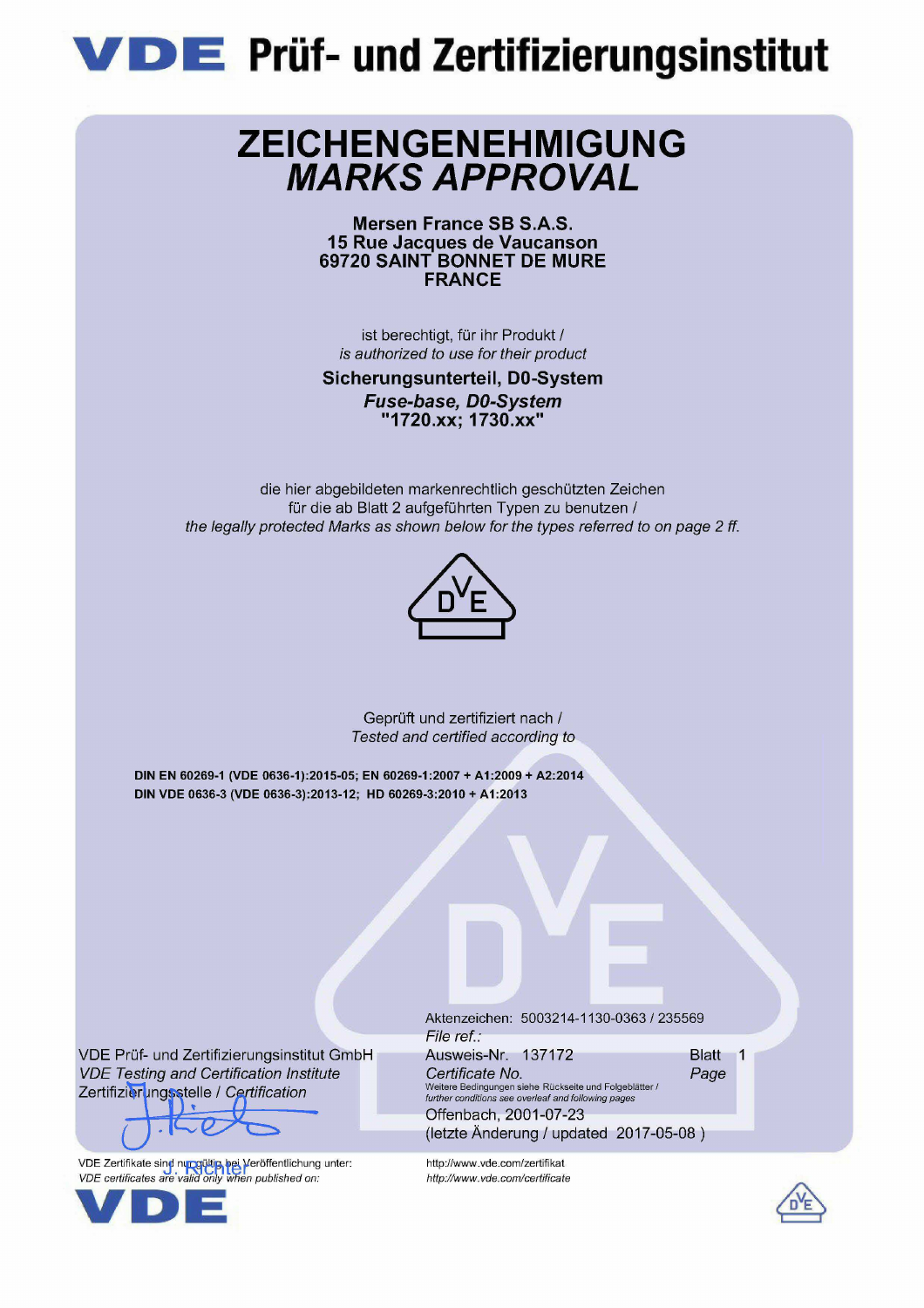Ausweis-Nr. / Blatt / Certificate No. Page 137172 2

Name und Sitz des Genehmigungs-Inhabers / Name and registered seat of the Certificate holder Mersen France SB S.A.S., 15 Rue Jacques de Vaucanson, 69720 SAINT BONNET DE MURE, FRANCE

Aktenzeichen / File ref. 5003214-1130-0363 / 235569 / CC2 / KOH letzte Änderung / updated Datum / Date 2017-05-08 2001-07-23

Dieses Blatt gilt nur in Verbindung mit Blatt 1 des Zeichengenehmigungsausweises Nr. 137172. This supplement is only valid in conjunction with page 1 of the Certificate No. 137172.

### Sicherungsunterteil, D0-System Fuse-base, D0-System "1720.xx; 1730.xx"

Typ(en) / Type(s)

| 1720.xxxxxx<br>1730.xxxxxx          |                                                                                                                                                                                                                |
|-------------------------------------|----------------------------------------------------------------------------------------------------------------------------------------------------------------------------------------------------------------|
| Bemessungsspannung<br>Rated voltage | AC 400 V                                                                                                                                                                                                       |
| Bemessungsstrom<br>Rated current    | 16 A                                                                                                                                                                                                           |
| Baugröße<br>Size                    | D <sub>01</sub>                                                                                                                                                                                                |
| Anzahl der Pole<br>Number of poles  | einpolig (Typ 1720.xxxxxx)<br>single-pole (type 1720.xxxxxx)                                                                                                                                                   |
|                                     | dreipolig (Typ 1730.xxxxxx)<br>three-pole (type 1730.xxxxxx)                                                                                                                                                   |
| Anmerkung                           | Die mit "x" gekennzeichneten Stellen sind freigehalten zum<br>Einfügen der Angaben gemäß Hersteller-Typenschlüssel,<br>welcher in der Anlage 100 vom 2017-05-xx zu dieser<br>Zeichengenehmigung erläutert ist. |
| Remark                              | Positions marked as "x" are kept free for insertion according to<br>the manufactorer's type designation code which is explained in<br>the enclosure 100, dated 2017-05-xx to this Marks Approval.              |

Fortsetzung siehe Blatt 3/ continued on page 3



VDE Prüf- und Zertifizierungsinstitut GmbH \* Testing and Certification Institute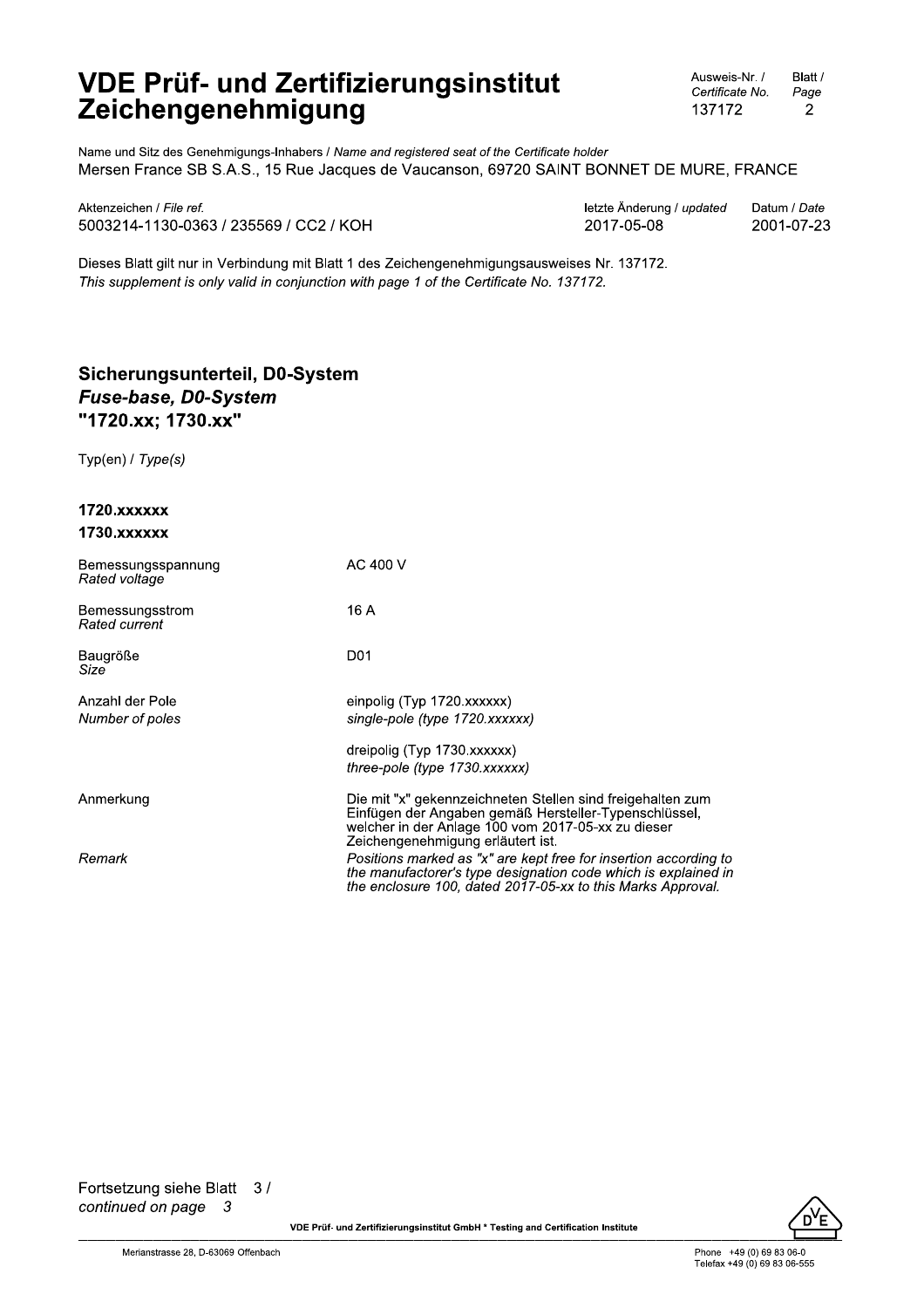Ausweis-Nr. / Blatt / Certificate No. Page 137172 3

Name und Sitz des Genehmigungs-Inhabers / Name and registered seat of the Certificate holder Mersen France SB S.A.S., 15 Rue Jacques de Vaucanson, 69720 SAINT BONNET DE MURE, FRANCE

Aktenzeichen / File ref. 5003214-1130-0363 / 235569 / CC2 / KOH letzte Änderung / updated Datum / Date 2017-05-08 2001-07-23

Dieses Blatt gilt nur in Verbindung mit Blatt 1 des Zeichengenehmigungsausweises Nr. 137172. This supplement is only valid in conjunction with page 1 of the Certificate No. 137172.

Weitere Angaben Further information siehe Anlage Nr. 100 vom 2017-05-08 see appendix No. 100 dated 2017-05-08

Dieser Zeichengenehmigungs-Ausweis bildet eine Grundlage für die EG-Konformitätserklärung und CE-Kennzeichnung durch den Hersteller oder dessen Bevollmächtigten und bescheinigt die Konformität mit den grundlegenden Schutzanforderungen der EG-Niederspannungsrichtlinie 2014/35/EU.

This Marks Approval is a basis for the EC Declaration of Conformity and the CE Marking by the manufacturer or his agent and proves the conformity with the essential safety requirements of the **EC Low-Voltage Directive** 2014/35/EU.

VDE Prüf- und Zertifizierungsinstitut GmbH **VDE Testing and Certification Institute** Fachgebiet CC2 Section CC2

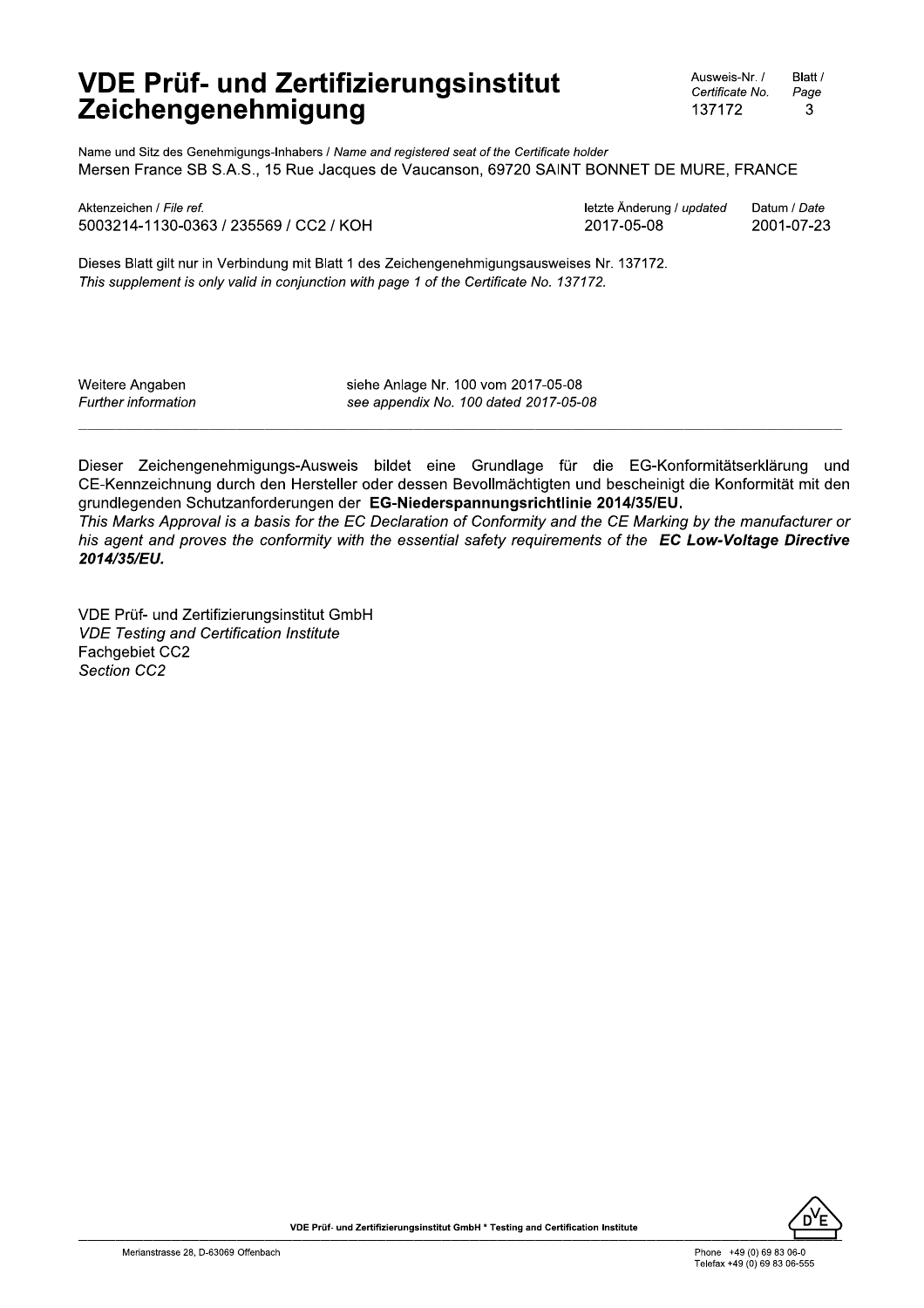Ausweis-Nr. / Certificate No. 137172

Beiblatt / Supplement

Name und Sitz des Genehmigungs-Inhabers / Name and registered seat of the Certificate holder Mersen France SB S.A.S., 15 Rue Jacques de Vaucanson, 69720 SAINT BONNET DE MURE, FRANCE

Aktenzeichen / File ref. 5003214-1130-0363 / 235569 / CC2 / KOH letzte Änderung / updated Datum / Date 2017-05-08 2001-07-23

Dieses Beiblatt ist Bestandteil des Zeichengenehmigungsausweises Nr. 137172. This supplement is part of the Certificate No. 137172.

#### Sicherungsunterteil, D0-System Fuse-base, D0-System "1720.xx; 1730.xx"

Fertigungsstätte(n) **Place(s) of manufacture** 

Referenz/Reference 30022131

Nolam Tunisia Rue de Nabeul Lot N. 4 Zone Industrielle de M'Ghira 2082 M'GHIRA **TUNISIA** 

VDE Prüf- und Zertifizierungsinstitut GmbH **VDE Testing and Certification Institute** Fachgebiet CC2 Section CC2

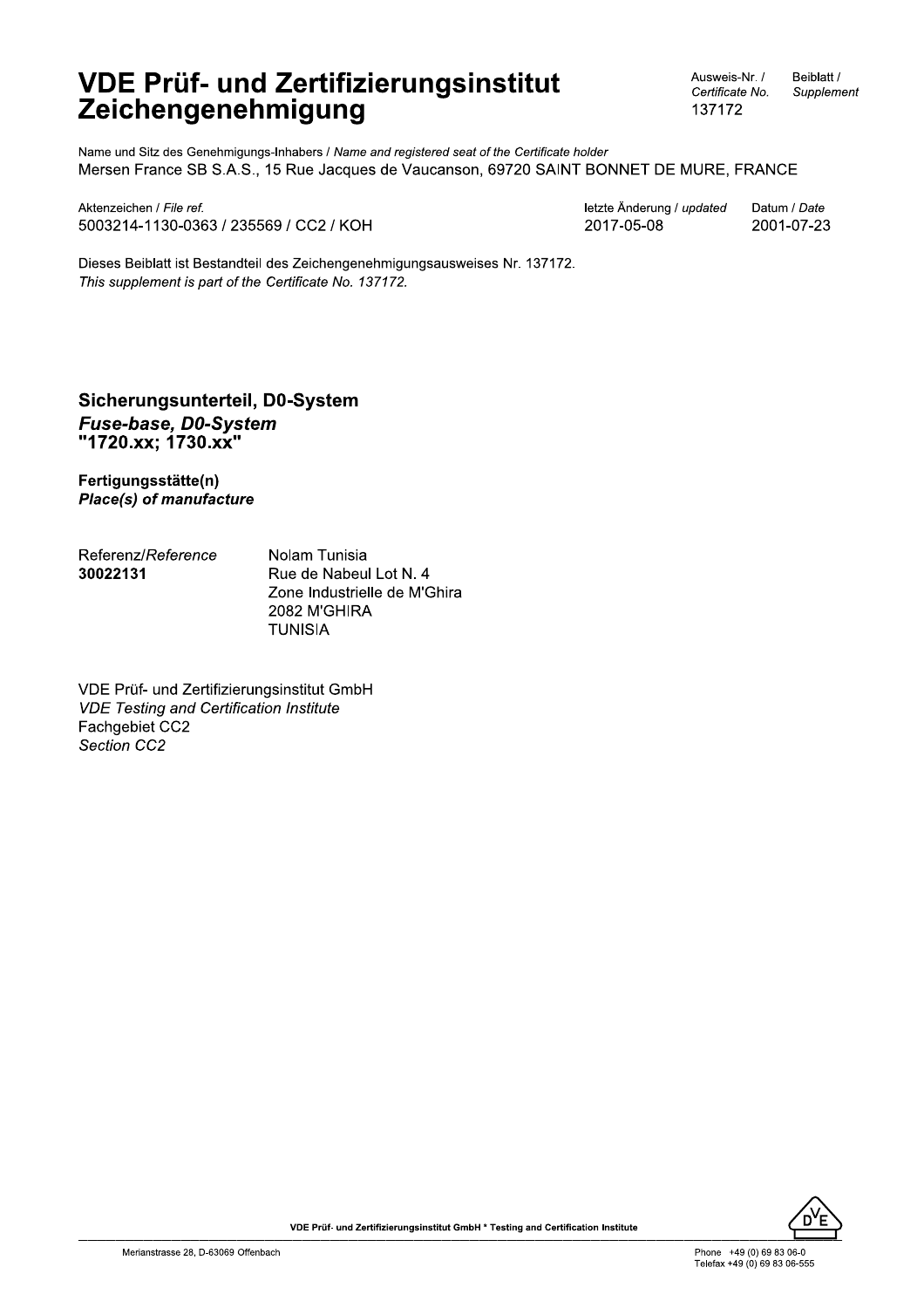Ausweis-Nr. / Infoblatt / Certificate No. Info sheet 137172

Name und Sitz des Genehmigungs-Inhabers / Name and registered seat of the Certificate holder Mersen France SB S.A.S., 15 Rue Jacques de Vaucanson, 69720 SAINT BONNET DE MURE, FRANCE

Aktenzeichen / File ref. 5003214-1130-0363 / 235569 / CC2 / KOH letzte Änderung / updated Datum / Date 2017-05-08 2001-07-23

Dieses Blatt gilt nur in Verbindung mit Blatt 1 des Zeichengenehmigungsausweises Nr. 137172. This supplement is only valid in conjunction with page 1 of the Certificate No. 137172.

#### Genehmigung zum Benutzen des auf Seite 1 abgebildeten markenrechtlich geschützten Zeichens des VDE:

Grundlage für die Benutzung sind die Allgemeinen Geschäftsbedingungen (AGB) der VDE Prüf- und Zertifizierungsinstitut GmbH (www.vde.com\AGB-Institut). Das Recht zur Benutzung erstreckt sich nur auf die bezeichnete Firma mit den genannten Fertigungsstätten und die oben aufgeführten Produkte mit den zugeordneten Bezeichnungen. Die Fertigungsstätte muss so eingerichtet sein, dass eine gleichmäßige Herstellung der geprüften und zertifizierten Ausführung gewährleistet ist.

Die Genehmigung ist so lange gültig wie die VDE-Bestimmungen gelten, die der Zertifizierung zugrunde gelegen haben, sofern sie nicht auf Grund anderer Bedingungen aus der VDE Prüf- und Zertifizierungsordnung (PM102) zurückgezogen werden muss.

Der Gültigkeitszeitraum einer VDE-GS-Zeichengenehmigung kann auf Antrag verlängert werden. Bei gesetzlichen und / oder normativen Änderungen kann die VDE-GS-Zeichengenehmigung ihre Gültigkeit zu einem früheren als dem angegebenen Datum verlieren.

Produkte, die das Biozid Dimethylfumarat (DMF) enthalten, dürfen gemäß der Kommissionsentscheidung 2009/251/EG nicht mehr in den Verkehr gebracht oder auf dem Markt bereitgestellt werden.

Der VDE-Zeichengenehmigungsausweis wird ausschließlich auf der ersten Seite unterzeichnet.

#### Approval to use the legally protected Mark of the VDE as shown on the first page:

Basis for the use are the general terms and conditions of the VDE Testing and Certification Institute (www.vde.com\terms-institute). The right to use the mark is granted only to the mentioned company with the named places of manufacture and the listed products with the related type references. The place of manufacture shall be equipped in a way that a constant manufacturing of the certified construction is assured.

The approval is valid as long as the VDE specifications are in force, on which the certification is based on, unless it is withdrawn according to the VDE Testing and Certification Procedure (PM102E).

The validity period of a VDE-GS-Mark Approval may be prolonged on request. In case of changes in legal and / or normative requirements, the validity period of a VDE-GS-Mark Approval may be shortened.

Products containing the biocide dimethylfumarate (DMF) may not be marketed or made available on the EC market according to the Commission Decision 2009/251/EC.

The approval is solely signed on the first page.